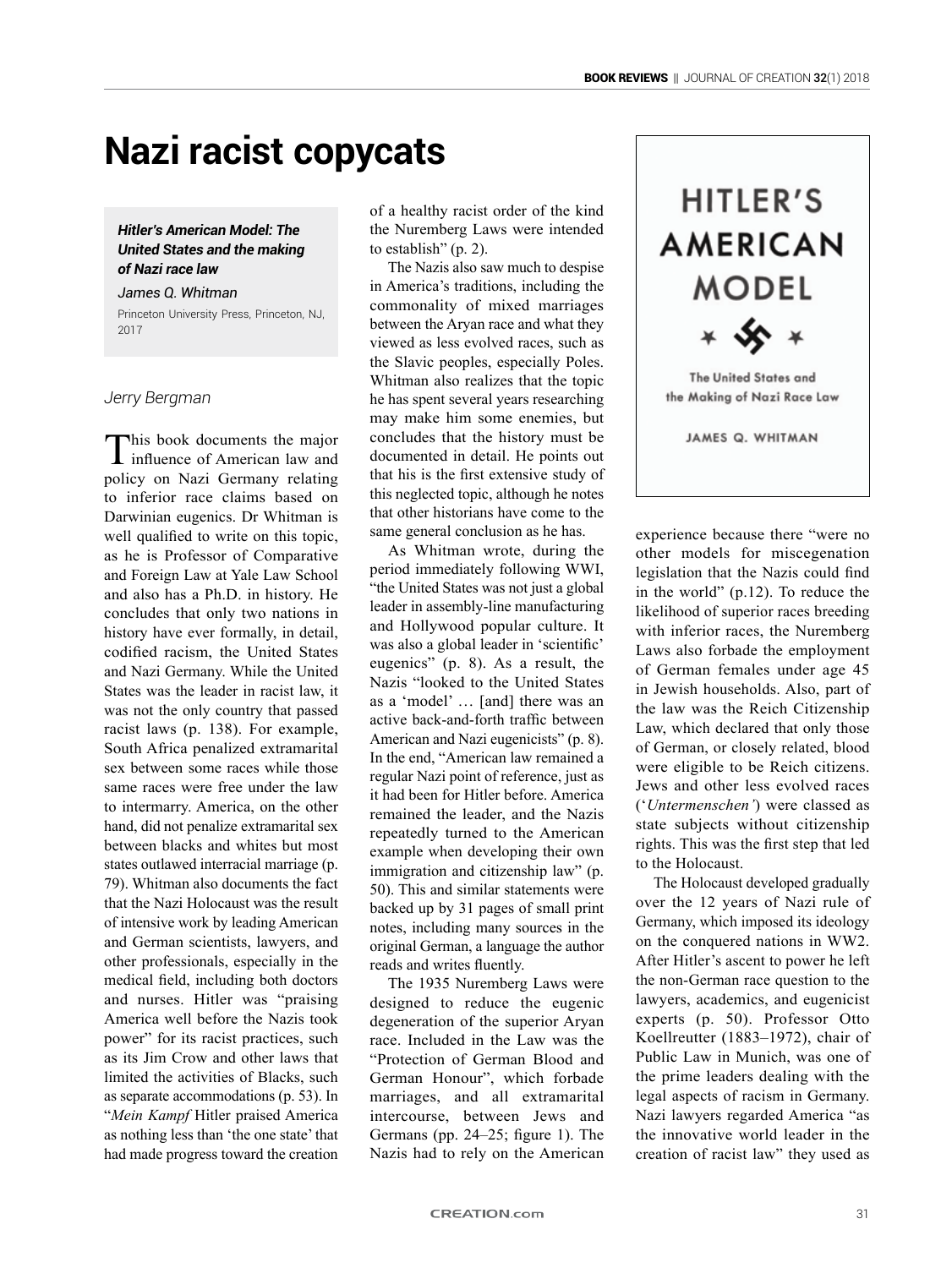

**Figure 1.** Because of widespread intermarriage, to implement the Nuremberg law required the above complex chart to determine who was a Jew

a basis for developing German racist laws (p. 5). The leading Nazis wanted to "reach out the hand of friendship to the United States on the basis of a shared commitment to white supremacy" (p. 7).

The Germans were very careful to do everything, initially at least, strictly according to law. In the early 1930s, racial annihilation was even 'difficult to imagine' by Germans until many years later. It was not to emerge until 20 January 1942, when 15 highranking Nazi Party and German government officials gathered in the Berlin suburb of Wannsee to discuss and coordinate the implementation of what they called the "Final Solution of the Jewish Question" (pp. 48–49). Until then, the proposed solution to the problem was far less drastic, namely to force Jews to emigrate, ideally by persuasion but, if necessary, by coercion such as by street violence. Although the Nuremberg Laws stripped Jews and others of German citizenship, they were still protected under the law (p. 49).

An important inspiration for Nazi Germany was the American immigration laws. For most of American history, the United States was a

refuge for both the oppressed and others. It was only in 1879, when bills banning Chinese immigration were enacted by congress, that this began to change. In 1921 (i.e. after WWI), an American quota law inspired by Darwinian Eugenics, which restricted the immigration of races regarded as inferior, heralded the beginning of a drastic change. It was these American laws to which Germans paid very close scholarly attention.

U.S. court decisions, especially regarding immigration policies and what some call the genocide of Native Americans, were major sources of inspiration behind Nazi policy against both the Jews and other people that the eugenic scientists considered members of inferior races. American policy also was very influential in inspiring the Nazi goal of *Lebensraum*, expanding the Germanic population into the East and reducing, or making slaves of, the Slavic peoples (Poles, Russians, and other Eastern populations) that lived in the East (note that the word 'slave' is derived from Slav).

Following Hitler's rise to power, *Lebensraum* became an ideological goal of Nazism and provided justification for German territorial

expansion into East-Central Europe. The native populations of America were decimated by wars, relocation to reservations, murder, and disease, which many saw as God's will to allow Europeans to move into the area. Consequently, the Nazis reasoned, that was hardly any different from the decimation of the native population of Eastern Europe to allow ethnic Germans to move into the land the Slavs once occupied. Some even referred to Ukrainians and other Slavic people as 'Indians'. The Nazis also studied the situation of 'second-class' citizens in America, specifically Blacks, Puerto Ricans, Filipinos, Chinese, and Native Americans, reporting their findings in various books published in Germany (pp. 59–65).

Land reservations for Native Americans was a factor justifying the concentration camps for Jews, only a few of which were officially death or extermination camps. (This is not to deny the fact that many thousands were murdered in the concentration camps, or died because of the deliberately atrocious conditions.) This is one reason why the Nazis were able to get away with carrying out the Holocaust for so long. It was not until after World War II when the Allies liberated the death camps that we knew for certain the extent of the Nazi genocide goal. The main extermination camps were Treblinka, Bełżec, Chełmno, and Sobibór, which served as 'death factories', each murdering hundreds of thousands with carbon monoxide. Auschwitz II–Birkenau was a combination concentration/ extermination camp which murdered the most of all, about 1.1 million, using cyanide.

Anti-Semites, eugenicists, and racists inspired by Darwinism in the US helped to inspire those in Germany, and vice versa. The US was "a global leader in 'scientific' eugenics", so naturally the German scientists would have to rely on American research and law (p. 8). The author covered only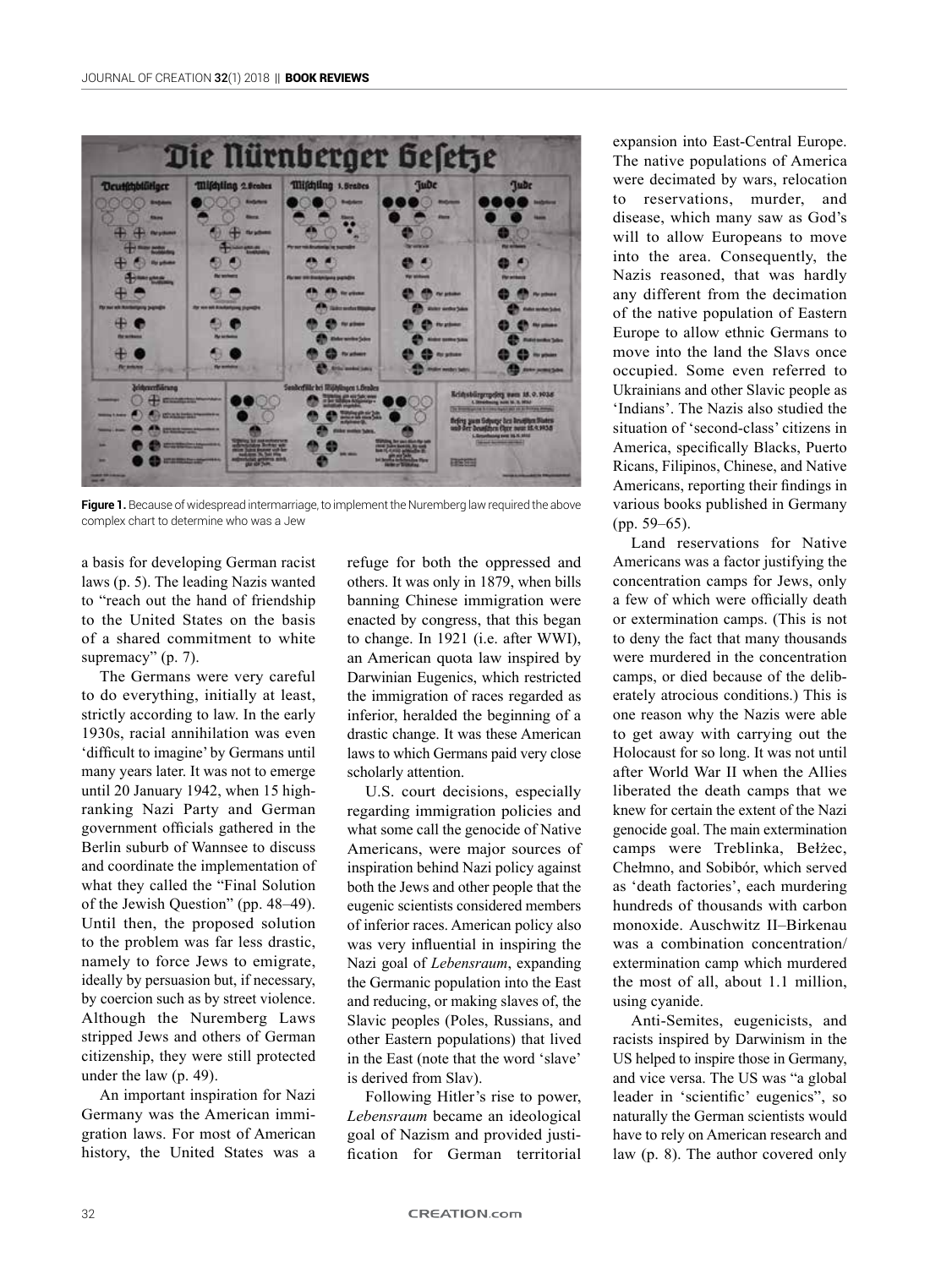briefly the well-documented important influence of Darwin and mentioned evolution only in connection with the evolution of racism (p. 114). Conversely, he discussed the eugenics idea and movement 28 times, such as on page 8, where the author documents that eugenics was the basis of both the Nazi German and American discrimination laws and policy.

The support of the US policy to Nazi Germany went well beyond the eugenics contribution. United States bankers and industry, even the weapons industry, invested heavily in the Nazis' war machine. Nazis borrowed ideas from US books, such as the American racist best seller titled *The Passing of the Great Race* and other propaganda developed during World War I (p. 8). This 1916 book on scientific racism by American eugenicist, lawyer, and anthropologist Madison Grant (1865– 1937; figure 2) advocated creating a eugenics program for the Nordic population, and is considered one of the major works of 20<sup>th</sup> century racism based on eugenics.

Grant's book drew on the scientific theories of genetics, the then-known writings of previous eugenicists, and especially Darwinian evolution, to create a clearly written synthesis aimed



at general readers. The 1918 revised edition was endorsed by several leading American biologists including Columbia University Professor, and later President of the American Museum of Natural History, Henry Fairfield Osborn, Sr (1857–1935; figure 3). In his Preface, Osborn listed the greatest danger in America as the replacing of Nordic races by those he deemed inferior.<sup>1</sup> Adolf Hitler wrote to Grant to personally thank him for writing it, referring to Grant's book as 'my bible'.

The US immigration laws that Germany relied on to craft their own laws blocked admission of significant numbers of Jewish refugees. A notorious example was refusing admittance of over 900 Jewish refugees who sailed on the *St Louis* from Hamburg, Germany, to the West in 1939. The ship was forced to return to Europe, where many of the Jews on the ship later died in Nazi German camps. The most infamous example is when the State Department rejected the Frank family's attempts to enter the United States, including the teenaged diarist Anne Frank (pp. 53, 116, 149).

Another area of special interest to the Nazis was laws against Whites marrying Blacks, usually black men marrying white women. Anti-miscegenation laws had been in place in 30 states in the United States since colonial days (p. 78). Marriage to a slave was never legal and Black-White intermarriage was illegal in all the seven states of the lower South. Furthermore, those who entered such a marriage sometimes faced harsh penalties including fines or even jail terms.

A major concern in America was how to draw the line between Blacks and Whites in a society in which white men had many children with black slave women. Most American laws used the 'one drop of blood' rule, which meant the law was one black ancestor made a person Black. The Nazis thought this too restrictive and, after debating such concerns, such as whether two or three Jewish **Figure 2**. Madison Grant **interpret in the state of the state of the state of the state of the state of the state by such as whether two or three Jewish law, and practice were not made by** 



**Figure 3.** Henry Fairfield Osborn, Sr

grandparents made one a Jew, ended up with a very complex set of laws. In the end, leading Nazis reportedly stated, "we will determine who is a Jew", because some important German generals and others were Jewish by German definition.

In America, laws against intermarriage changed only in 1967 when the Supreme Court case Loving v. Virginia, 388 U.S.1, invalidated all laws prohibiting interracial marriage. Ironically, interracial marriage, rather than causing the degeneration of the race as the eugenicists argued, has been shown to actually cause the opposite because in interracial marriages many autosomal recessive mutations are less likely to be expressed. For example, the marriage of a Caucasian and an African rarely results in sickle cell anemia or cystic fibrosis because expression of these genetic diseases requires two damaged genes, and a White is very unlikely to have the sickle cell anemia gene and a Black very unlikely to have a cystic fibrosis gene.<sup>2</sup> Likewise, blue eyes, rather than being an indication of a superior race, are now believed to result from mutations.3

A major theme of the book is the fact that decisions related to racism,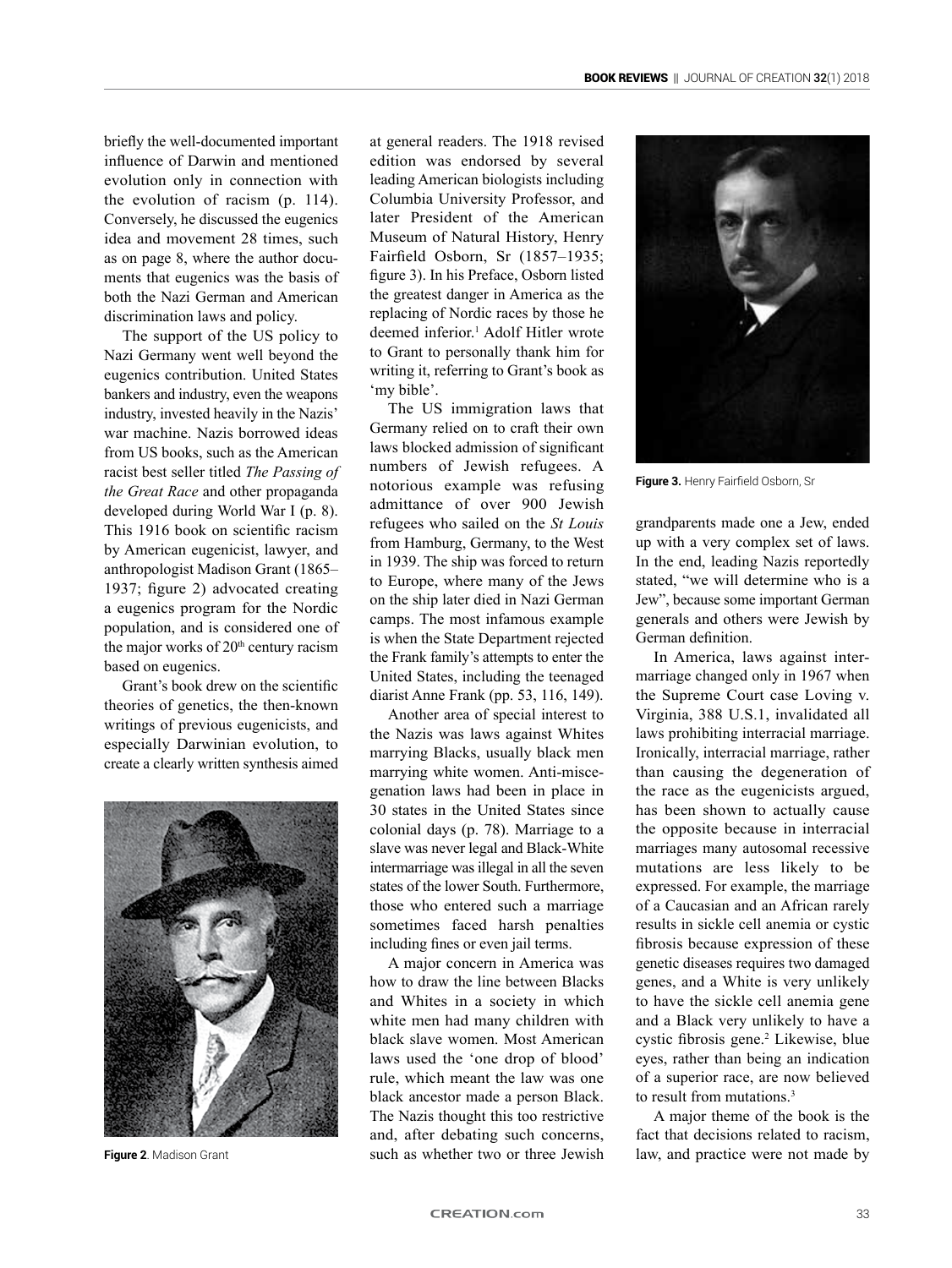Hitler or some Nazi politicians, but rather by a wide range of highly educated professionals including lawyers, biologists, geneticists, medical doctors, and academics. This fact was reflected in the conclusions of Austrian neurologist and psychiatrist, Holocaust survivor Viktor Frankl (figure 4):

"If we present a man with a concept of man which is not true ... as a mere product of instinct, heredity and environment, we feed the nihilism to which modern man is, in any case, prone. I became acquainted with the last stage of that corruption in my second concentration camp, Auschwitz. The gas chambers of Auschwitz were the ultimate consequence of the theory that man is nothing but the product of heredity and environment—or as the Nazi liked to say, 'of Blood and Soil'. I am absolutely convinced that the gas chambers of Auschwitz, Treblinka, and Maidanek were ultimately prepared not in some Ministry or other in Berlin, but rather at the desks and lecture halls of nihilistic scientists and philosophers."<sup>4</sup>

 The longest chapter in Whitman's book, chapter 2, titled "Protecting Nazi Blood", documents in detail the fact that the core of the Holocaust was the concern that inferior races would reproduce with the superior Aryan race,



and consequently dilute the superior race, resulting in degeneration of the race. Called *Mischmasch* (a mishmash race mixing) or race defilement, the eugenicists taught that the penetration of Jewish blood into the German blood produced 'sick societies' that, in turn, themselves became degenerate (p. 74). The purpose "of the Nuremberg laws was to safeguard Germany from such degeneration, making it 'forever impossible for Jewdom to mix itself [*Vermischung*] with the German Volk" (p. 74). This conclusion was based on the scientific consensus that existed both in Germany and the United States as well as much of the Western world. Hitler's infamous book *Mein Kampf* asserted that only "one drop of Negro blood placed in the veins of the purest Caucasian destroys the inventive genius of his mind and palsies his creative faculty" (p. 77). Criminalization of marriage is rare in legal history, and even Australia "did not follow American's menacing lead". Germany, though, did (p. 78). And thus:

"… it is with the blood laws that we discover the most provocative influence of direct Nazi engagement with American legal models, and the most unsettling signs of direct influence. American law was expressly invoked in the key radical Nazi documents establishing the framework for the Blood Laws … . American models were championed by the most radical Nazi faction, the fiercest advocates of a stringent ban on sexual mixing" (pp. 76–77).

Unfortunately, these radicals prevailed and their framework eventually ended up in the Nuremberg blood laws that eventually led to the Holocaust. And the ultimate source of the race mixing belief was Darwinian eugenics, specifically American Darwinian Eugenics.

Ironically, the Nazis "found American law too harsh to be embraced by the Third Reich" and so attempted to take a much more humane approach in this area. This **Figure 4.** Viktor Frankl **Example 2.** Could be partly because in 1935 there eliminate all the inferior races to

were close to 550,000 full or threequarter Jews, 200,000 half Jews, and 100,000 quarter Jews in Germany (p. 80). As a result, most existing mixed marriages were largely left alone. The goal was to prevent by law future mixed marriages, or at the least to encourage the Germans in existing mixed marriages to divorce the inferior race member (p. 85). The first step to reduce mixed marriages was an attempt to convince the German population by extensive propaganda that marriage to a Jew was 'sick'. (p. 75). When this approach failed, an attempt to exclude Jews from many areas of society was attempted. The American Jim Crow laws, which were the model Germany emulated, did not work with German Jews because, in contrast to American negroes, the Jews were generally very wealthy and well educated and, also, did not differ much in appearance from Aryans (p. 99).

Eventually, as Germany deteriorated, many persons with one Jewish parent lost their German citizenship and consequently faced increasing difficulties in Germany (p. 91). At this point, many left the country. Soon it was realized that what was required was a "clearly delineated and scientifically acceptable definition of who counted as a racial Jew" (p. 105). For this task, the esteemed scientists at leading German Universities were consulted to attempt to make these determinations scientifically.

Ghettoization was the next step in the road to the Holocaust, and next was confinement in concentration camps, and the last step was the 'final solution' or the total elimination of all inferior races, Jews first, then Slavic peoples, and eventually all races except Aryans.

### **Summary**

This book carefully documents that the central foundation behind not only the Holocaust but the War itself was based on the goal to eventually